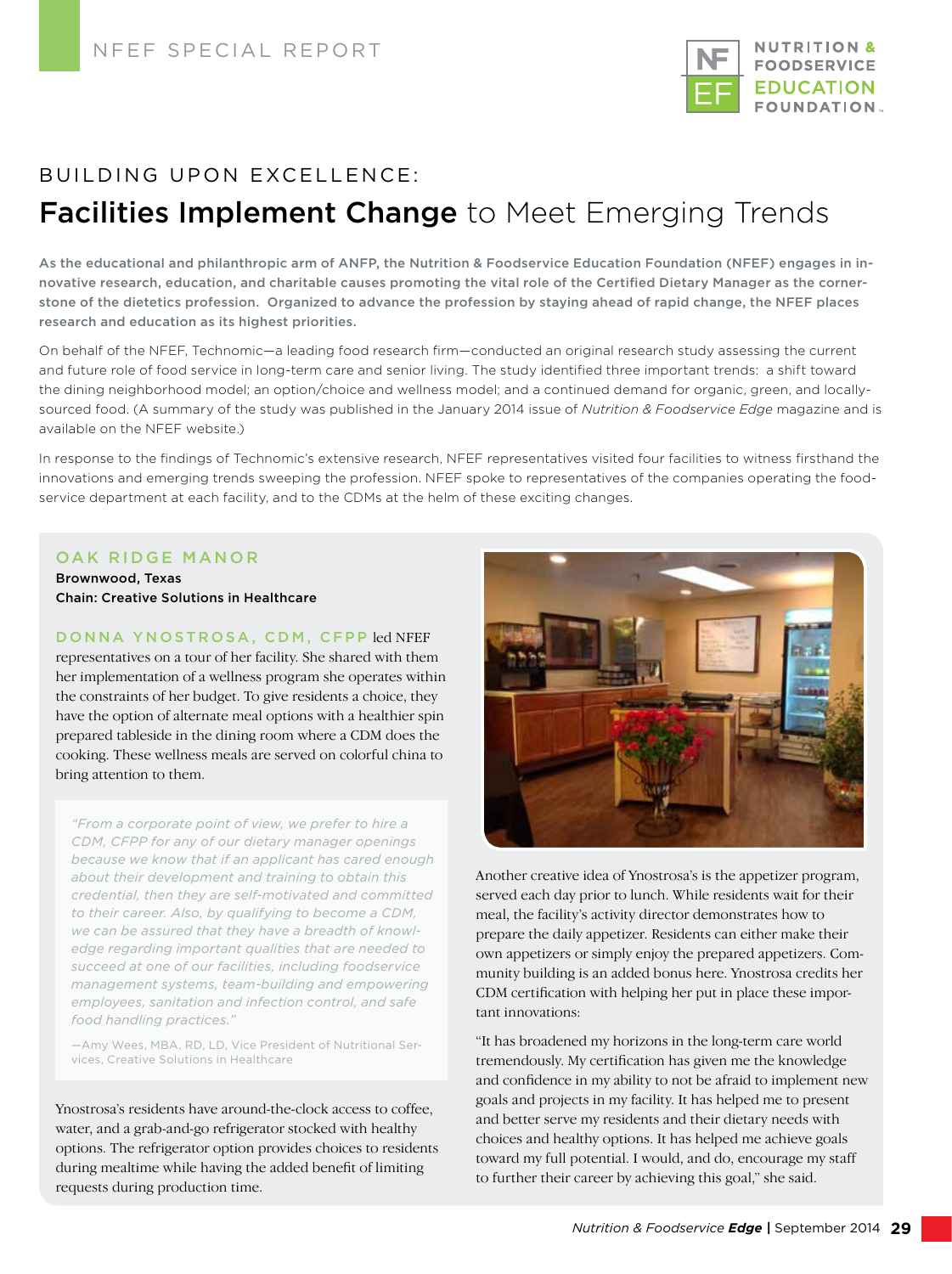#### A M A RILLO CENTER FOR SKILLED CARE

Amarillo, Texas Chain: Creative Solutions in Healthcare



NFEF REPRESENTATIVES met with Certified Dietary Manager Martha Evanoff, who led the tour of her facility. Evanoff also had in place an action station where food was prepared in front of residents in the dining room, providing them an additional meal choice. Embracing the neighborhood model, Evanoff's facility also offers a smaller dining room option for those residents needing additional support.

In addition to a continental breakfast choice, residents have access to a 24/7 beverage station and a grab-and-go refrigerator option. Choice is the new standard, according to Evanoff. It is both convenient and pleasing to residents who are from the Baby Boomer generation and used to making dining choices.

*"If I must hire a dietary manager without the CDM, CFPP credential. I work with them to obtain their credential quickly, as I know that this preparation will fill any gaps in their knowledge base and make them ready to handle the challenges that they will face in their long-term care foodservice management career. In addition, once a dietary manager has been through the process of obtaining their CDM, CFPP credential, they understand the importance of mentoring and are more likely to help their employees advance their careers as well."* 

—Amy Wees, MBA RD, LD, Vice President of Nutritional Services, Creative Solutions in Healthcare

CDMs like Evanoff are the glue that keeps foodservice operations in long-term care running smoothly. The expertise they bring to the workplace is hard to match. Evanoff acknowledged the importance her certification plays on a daily basis, especially when working with her facility's chef:

"My ANFP certification is valuable to me because it is tied with the ANFP organization. My certification provides me with the wide range of education I need to run an efficient, organized kitchen. It enables me to have an understanding of certain diets and be able to modify food items for special diets and diet textures when working with a creative chef. As a result, both the chef and I are able to work with the staff on the portion sizes and quality of the food we serve," she said.

### SANCTUARY AT FRASER VILLA

Fraser, Michigan Chain: Trinity Senior Living Communities Contract Management Company: Unidine



SHARON SYFERT, CDM, CFPP Dining Services Director for Sanctuary at Fraser Villa, strives to build upon her commitment to innovation every day. Taking NFEF representatives through her facility, she showcased the neighborhood dining room implemented on each wing. Fresh food stations and around-the-clock hydration stations give her residents even more options. Changing from the traditional dining room model to the neighborhood model has made residents feel more bonded to each other. More like a family. Staff members work exclusively in only one neighborhood model dining room, offering residents a consistent dining experience.

*"Our Dining Service Directors are expected to understand the very specific dietary and nutrition needs of seniors in long-term and post-acute care environments. The CDM signals to our clients that they not only have that knowledge today, but also are committed to the continuous learning required for us to be that strategic partner into the future."* 

—Patrick Johnson, Vice President, Operations, Senior Living Culinary Group - Unidine

This model conversion left the existing large dining room vacant. This gave Syfert and team the opportunity to develop additional programming including 'neighborhood themeddinner reunions,' allowing residents to host their families in this space offering a restaurant-like experience and menu. Lastly, Syfert showed NFEF representatives the reconfigured kitchen storage areas that can now accommodate more fresh food and less freezer space.

Being a CDM, Syfert says, makes it possible to be spontaneous and creative, and implement the innovations NFEF representatives witnessed when on their site visit.

"My credential is valuable because it helps me keep up with the wealth of knowledge out there. It also allows me to come together with a group of people who think the way I do. When I get together with other CDMS, we talk about what we have been up against in our positions. I come away from those gatherings inspired and ready to put a new twist on things I have heard other dietary managers are doing at their facilities," she said.